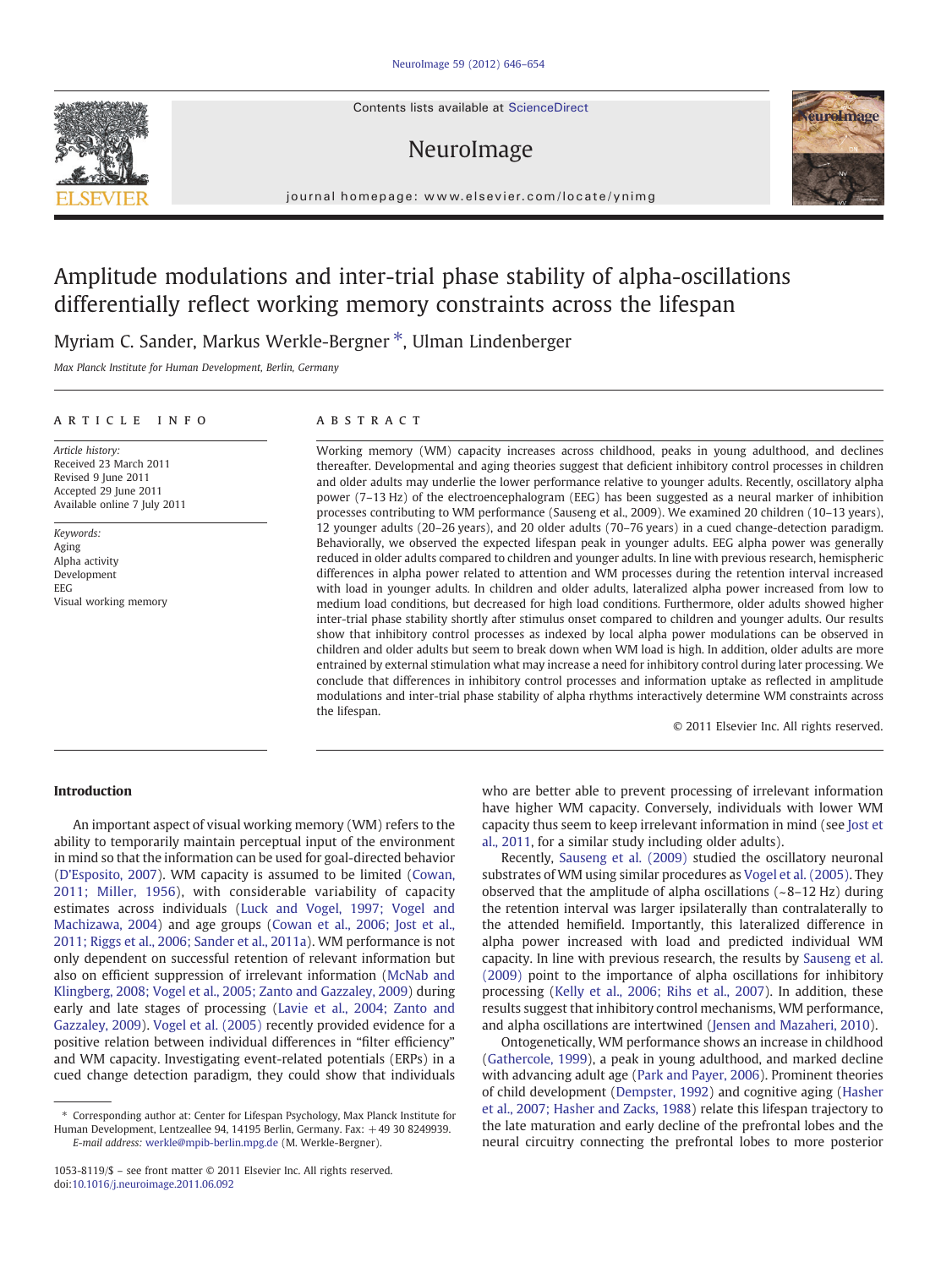parts of the brain (for child development, see [Sowell et al., 1999, 2003;](#page-7-0) [Toga et al., 2006](#page-7-0); for adult development and aging, see [Lindenberger](#page-7-0) [et al., in press; Raz et al., 2005; Raz and Rodrigue, 2006\)](#page-7-0). To some extent, then, age-related performance differences in WM may reflect less efficient inhibitory processing in children and older adults due to immature or senescing prefrontal lobes.

In line with these considerations, a recent study observed adult age differences in the suppression of irrelevant information [\(Gazzaley](#page-7-0) [et al., 2008\)](#page-7-0) as indicated by age group differences in early ERP components during WM encoding (see also [Zanto et al., 2009](#page-8-0)). At the same time, [Gazzaley et al. \(2008\)](#page-7-0) also found that later suppression processes as indicated by modulations of alpha band activity were relatively intact in older adults. The authors suggested that normal aging does not abolish inhibitory processes in WM, but rather delays them to later processing stages (see also [Jost et al., 2011](#page-7-0)). [Gazzaley](#page-7-0) [et al. \(2008\)](#page-7-0) presented stimuli sequentially, which makes it difficult to distinguish between encoding and retention processes. Furthermore, WM load was rather low and held constant in that study. Based on the results of recent functional magnetic resonance imaging studies (e.g., [Nagel et al., 2009; Schneider-Garces et al., 2010\)](#page-7-0), it seems likely that age-related differences in alpha oscillations are more pronounced when WM load is high.

Child-developmental research on the role of alpha oscillations in memory tasks is scarce. One study [\(Gomarus et al., 2006\)](#page-7-0) investigated effects of stimulus load and stimulus relevance in a visual memory task in children. In this study, the presentation of the memory array was followed by a sustained desynchronization of alpha power, which was more pronounced for larger memory load conditions (see also [Ciesielski et al., 2010\)](#page-6-0). [Doesburg et al. \(2010\)](#page-7-0) recently investigated local alpha-band synchronization and long-range alpha phase synchronization during short-term memory retention in children. In this study, alpha amplitudes over posterior MEG sensors decreased during the early retention interval. [Doesburg et al. \(2010\)](#page-7-0) suggested that this desynchronization reflects the task-dependent activation of the visual cortex. The authors furthermore observed increased alpha band synchronization between posterior sensors and widespread cortical regions, which was interpreted as a mechanism for maintaining memory traces. However, WM load was not varied in this study.

In sum, alpha oscillations have been reliably observed in children and older adults, and their age-related changes may relate to cognitive changes in childhood ([Uhlhaas et al., 2010\)](#page-7-0) and adulthood ([Klimesch,](#page-7-0) [1999\)](#page-7-0). However, to our knowledge, no study has investigated the relation between age group differences in WM capacity and alpha oscillations across the lifespan. Given the role of alpha oscillations in inhibitory processing, age differences in the task-dependent modulation of alpha band activity may contribute to age-related behavioral differences in WM performance.

We therefore asked children, younger, and older adults to perform a cued change detection task. In the typical change-detection paradigm, the observer is presented with a memory array of varying number of items (e.g., colored squares). After a short retention interval of about 1 s, the participant has to compare the internally maintained representation of the memory array to a probe array in which one of the items has or has not been altered. By varying the number of presented items, this procedure yields an estimate of the individual WM capacity, the so-called k-score [\(Cowan, 2001\)](#page-6-0). In the cued version of this task, a cue prior to the memory array instructs the participant to only maintain the items of the indicated hemifield, where changes may occur. Thus, beside the maintenance of the relevant information, this version of the task also requires the inhibition of information from the not-attended hemifield.

In the present study, load levels and presentation times were varied within subjects. Prior ERP analyses of this data set, which were reported elsewhere [\(Sander et al., 2011b](http://dx.doi.org/10.1093/cercor/bhr076)), focused on age differences in the contralateral delay activity, a difference wave occurring during the maintenance period of the task [\(Vogel and Machizawa, 2004\)](#page-7-0). In the present analyses, we focus on alpha power differences between ipsilateral and contralateral hemisphere relative to the attended hemifield during the retention interval, henceforth referred to as lateralized alpha power. Age differences in alpha frequency ([Kli](#page-7-0)[mesch, 1999\)](#page-7-0) were taken into account by basing the analyses on individual alpha frequencies (IAF). We assumed that lateralized alpha power would be less strong in children and older adults than in younger adults, especially at high WM load, reflecting less efficient inhibitory control operations in these two groups relative to younger adults. Furthermore, we investigated alpha inter-trial phase stability prior to the retention interval as an indicator of age differences in the control of early stimulus-evoked encoding processes [\(Freunberger](#page-7-0) [et al., 2009\)](#page-7-0). Based on previous research using event-related potentials ([Gazzaley et al., 2008; Zanto et al., 2009\)](#page-7-0), we predicted that older adults might also show early selection deficits in the time– frequency domain.

# Material and methods

#### Participants

Given that interindividual variation is usually larger in children and older adults relative to younger adults, we aimed at larger sample sizes for these two age groups. The effective sample comprised 20 children ( $M_{age}$  = 11.91,  $SD_{age}$  = .53, range 10–13 years), 12 younger adults ( $M_{age}$  = 24.19,  $SD_{age}$  = 1.57, range 20-26 years), and 20 older adults ( $M_{age}$  = 73.30,  $SD_{age}$  = 1.58, range 70–76 years).

The original sample included 31 children, 19 younger adults, and 31 older adults. From this sample, we excluded participants that showed excessive EEG artifacts due to muscle activity or eye movements. Furthermore, we excluded 1 older adult because behavioral performance was at chance levels. Compared to our analysis of the ERP data ([Sander et al., 2011b](http://dx.doi.org/10.1093/cercor/bhr076)), the sample was further reduced in this study because resting state data was not available for 2 children and 2 older adults due to technical problems.

To document the age typicality of the sample, all participants were assessed on tests of verbal knowledge (Spot-a-Word; cf. [Lehrl, 1977](#page-7-0)) and perceptual speed (digit symbol substitution test, cf. [Wechsler,](#page-7-0) [1955\)](#page-7-0) as well as on a test of sustained attention (d2; [Brickenkamp,](#page-6-0) [1994\)](#page-6-0). In addition, visual acuity was measured in Snellen decimal units at two different distances (30 cm and 5 m) using Landolt rings [\(Geigy, 1977](#page-7-0)). Table 1 displays sample descriptives. The ethics committee of the Max Planck Institute for Human Development, Berlin, approved the study.

#### Experimental paradigm

During the experimental procedure, participants were seated comfortably in a dimly lit as well as electromagnetically and acoustically shielded room. The EEG measurement started with a 6 minute relaxation phase (resting EEG, 3 min with eyes closed and 3 min with eyes open). Relaxation served to adapt the participants to the lab environment and was followed by the task. A hemifield version of the change-detection task [\(Vogel and Machizawa, 2004](#page-7-0))

| Table 1                                    |  |  |
|--------------------------------------------|--|--|
| Descriptive summary of covariate measures. |  |  |

| Measure      | Children     | Young adults  | Older adults |
|--------------|--------------|---------------|--------------|
|              | $(n=20)$     | $(n=12)$      | $(n=20)$     |
|              | M(SD)        | M(SD)         | M(SD)        |
| Digit symbol | 50.75 (7.35) | 66.92 (10.67) | 50.52 (9.38) |
| Vocabulary   | 17.20 (3.49) | 24.17 (3.69)  | 29.14 (3.18) |
| Close vision | .86(.13)     | .82(.12)      | .42(.14)     |
| Far vision   | 1.22(.44)    | 1.39(.55)     | 1.01(.34)    |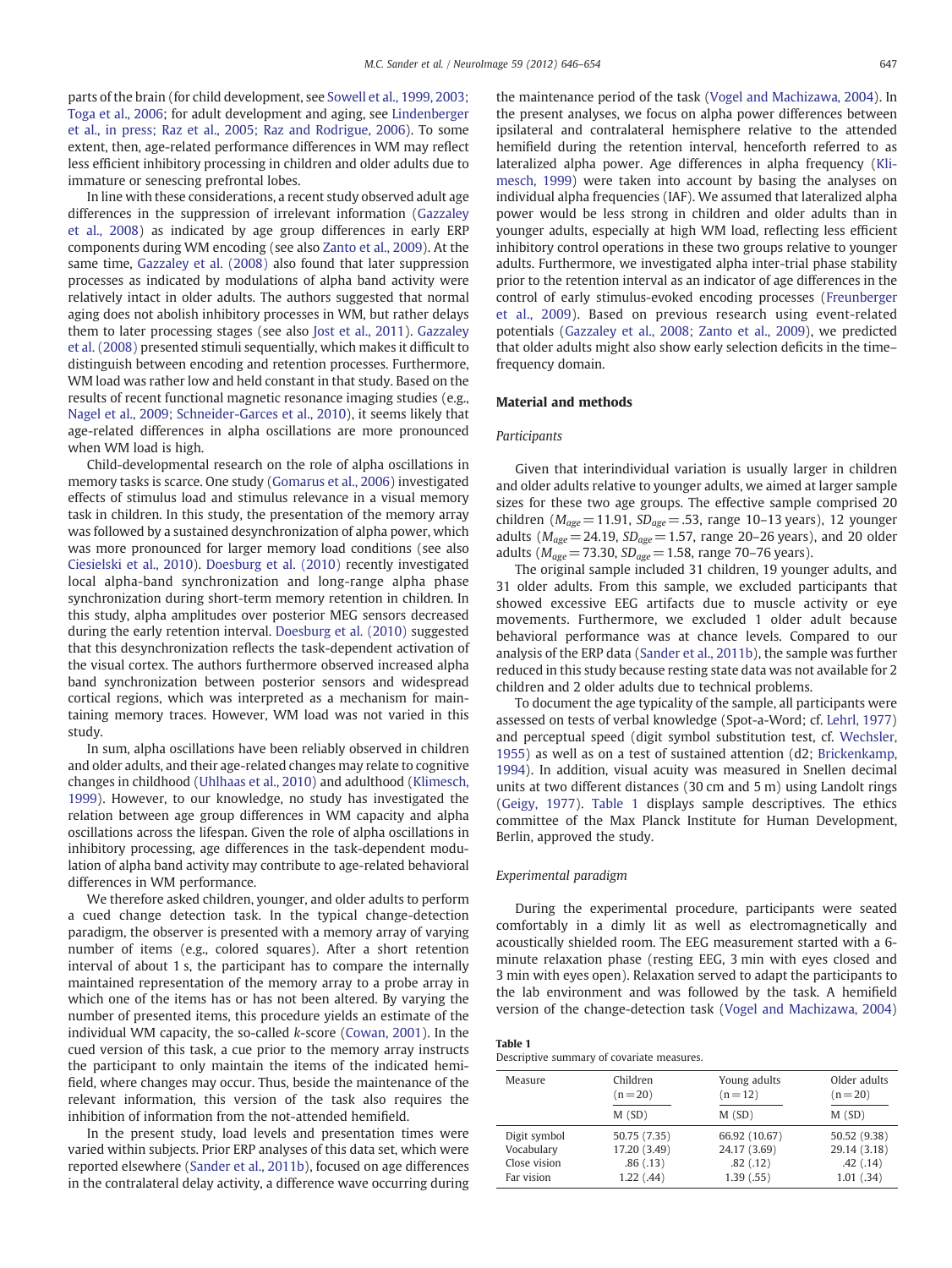was used to test the hypotheses (see Fig. 1). Memory arrays of colored squares were presented in four blocks to the participants. Presentation times of the memory array were set to 100 ms and 500 ms in two blocks each. The first two and the last two blocks were always presented at the same presentation time, and the order of the presentation time was counterbalanced across participants. Targets were defined as squares presented in one hemifield as indicated by a centrally placed cue before each trial. To keep the difficulty of the task comparable for the different age groups, we presented memory arrays of 2, 4, or 5 targets to younger adults and memory arrays of 2, 3 or 4 targets to older adults and children. In the following, we will refer to these set sizes as representing low, medium and high levels of WM load. Set sizes were randomized within blocks. After a retention interval of 1000 ms, a probe array of colored squares was shown and participants had to indicate whether all the colors of the probe array's targets were identical to the memory array or whether one of the squares had changed in color. Subjects answered by pressing buttons labeled as "same" (in German: "gleich") or "different" ("ungleich"). The mapping on response alternative on participants' hands was counterbalanced across individuals. Participants were encouraged to respond as accurately as possible and to guess if they were not sure of their response. Maximum response time was restricted to 5000 ms. Each block started with 12 practice trials to allow participants to get used to the current presentation time. Afterwards, each participant completed 360 trials of varying set size per presentation time. Set sizes were randomized within blocks. After each block, participants got feedback about the accuracy of their responses.

Given that we assumed older adults and children having additional difficulties with a cued hemifield presentation, we always presented the cue for 500 ms and showed it until the memory array was presented to minimize cue-related memory load. We also blocked the cue direction for 30 consecutive trials to prevent a task-switching situation that would differentially affect the age-groups (e.g., [Davidson et al., 2006; Kray and Lindenberger, 2000\)](#page-7-0).

### Stimuli

Stimulus presentation and recording of behavioral responses were controlled with Eprime v1.2 software (Psychology Software Tools, Inc., Pittsburgh, PA, USA). Stimuli consisted of colored squares  $(0.65^\circ \times 0.65^\circ)$  of visual angle) presented on gray background (RGB values: 200, 200, 200) within an area of  $4^{\circ} \times 7.3^{\circ}$  of visual angle right and left of the fixation cross (distance to the fixation cross was 1.5°). Spatial locations of the squares were random, with a minimum distance of 2° between the centers of the squares. Participants sat at a viewing distance of 70 cm. Colors were randomly selected from a set of 11 highly discriminable values, black (RGB values: 0,0,0), white (RGB: 255, 255, 255), gray (RGB: 126, 123, 126) blue (RGB: 0, 0, 255), green (RGB values: 0, 255, 0), red (RGB: 255, 0, 0), cyan (RGB: 0, 255, 255), violet (RGB: 255, 0, 255), brown (RGB: 153, 102, 51), orange (RGB: 255, 112, 1), and yellow (RGB: 255, 255, 0). The same color was not repeated more than twice per array. Pilot testing indicated that some color changes were difficult to detect for older adults. Hence, we excluded changes from black to blue or gray, from blue to black or gray, from red to orange, brown or magenta, from magenta to red,



Fig. 1. Experimental paradigm. Different patterns of the squares represent different colors.

from brown to red or orange, from orange to red or brown and from gray to black or blue.

# EEG recording and preprocessing

EEG was recorded continuously with BrainVision amplifiers (BrainVision Products GmbH, Gilching, Germany) from 61 Ag/Ag–Cl electrodes embedded in an elastic cap. Three additional electrodes were placed at the outer canthi (horizontal EOG) and below the left eye (vertical EOG) to monitor eye movements. During recording, all electrodes were referenced to the right mastoid electrode, while the left mastoid electrode was recorded as an additional channel. Electrode impedances were maintained below 5 kΩ before recordings. The EEG was recorded with a pass-band of 0.1 to 250 Hz and digitized with a sampling rate of 1000 Hz.

For preprocessing, the EEG was re-referenced to mathematically linked mastoids, downsampled to 256 Hz, and band-pass filtered between 0.5 Hz and 125 Hz. Four-second data epochs were extracted from  $-2s$  to 2 s with respect to the memory array onset. The extracted segments were visually inspected for eye movements and excessive muscle activity. Trials with eye movements (especially saccades) and muscle activity were rejected from analysis. Afterwards, an independent-component analysis (ICA) was used to correct for remaining eye blink, noise, and muscle activity ([Jung et al., 2000](#page-7-0)). ICs representing artifactual sources were visually identified and removed from the data.

#### Data analysis

Previous studies have examined load modulations of lateralized alpha power activity at 100 ms presentation times [\(Sauseng et al.,](#page-7-0) [2009\)](#page-7-0). Therefore, the analyses presented in this study are focused on this presentation time condition, which is the standard condition used in change detection paradigms.<sup>1</sup>

#### Behavioral analysis

Behavioral performance as a function of age group and task load was assessed with the Pr-score (i.e., hit rate minus false alarm rate). In addition, we also calculated the k-score for each set size [i.e.,  $k=$  (hit rate−false alarm rate)× set size; cf. [Cowan, 2001\]](#page-6-0). Generally, k is assumed to increase with increasing set size until it reaches an asymptote at the individual maximum performance level. To characterize age group differences in WM performance, we compared the maximum k-score between age groups. Note that maximum kscores were achieved under different load conditions in the different age groups and should therefore be compared with caution.

#### Electrophysiological analysis

All analyses were performed with the Fieldtrip software package (developed at the F. C. Donders Centre for Cognitive Neuroimaging, Nijmegen, The Netherlands; http://fi[eldtrip.fcdonders.nl/\)](http://fieldtrip.fcdonders.nl/) supplemented with custom-made MATLAB code (The MathWorks Inc., Natick, MA, USA).

To determine the individual alpha peak frequencies (IAFs), power spectra were computed for the eyes-closed resting state data  $(+0.5 s)$ to  $+2.5$  s) by means of fast-Fourier transformations (FFT) and averaged across all occipito-parietal electrodes (Oz, Pz, POz, O1/2, PO3/4, PO7/8, P1/2, P3/4, P5/6, P7/8). The IAF was then defined as the maximum peak of the averaged power-spectra between 7 and 13 Hz. IAF distributions for each age group are presented in [Fig. 2](#page-3-0).

 $1$  In exploratory analyses we tried to identify load dependent lateralized alpha power also in the condition of 500 ms presentation time. Given that we did not observe the effect of interest in our reference group of younger adults, we refrained from further analyses of that condition.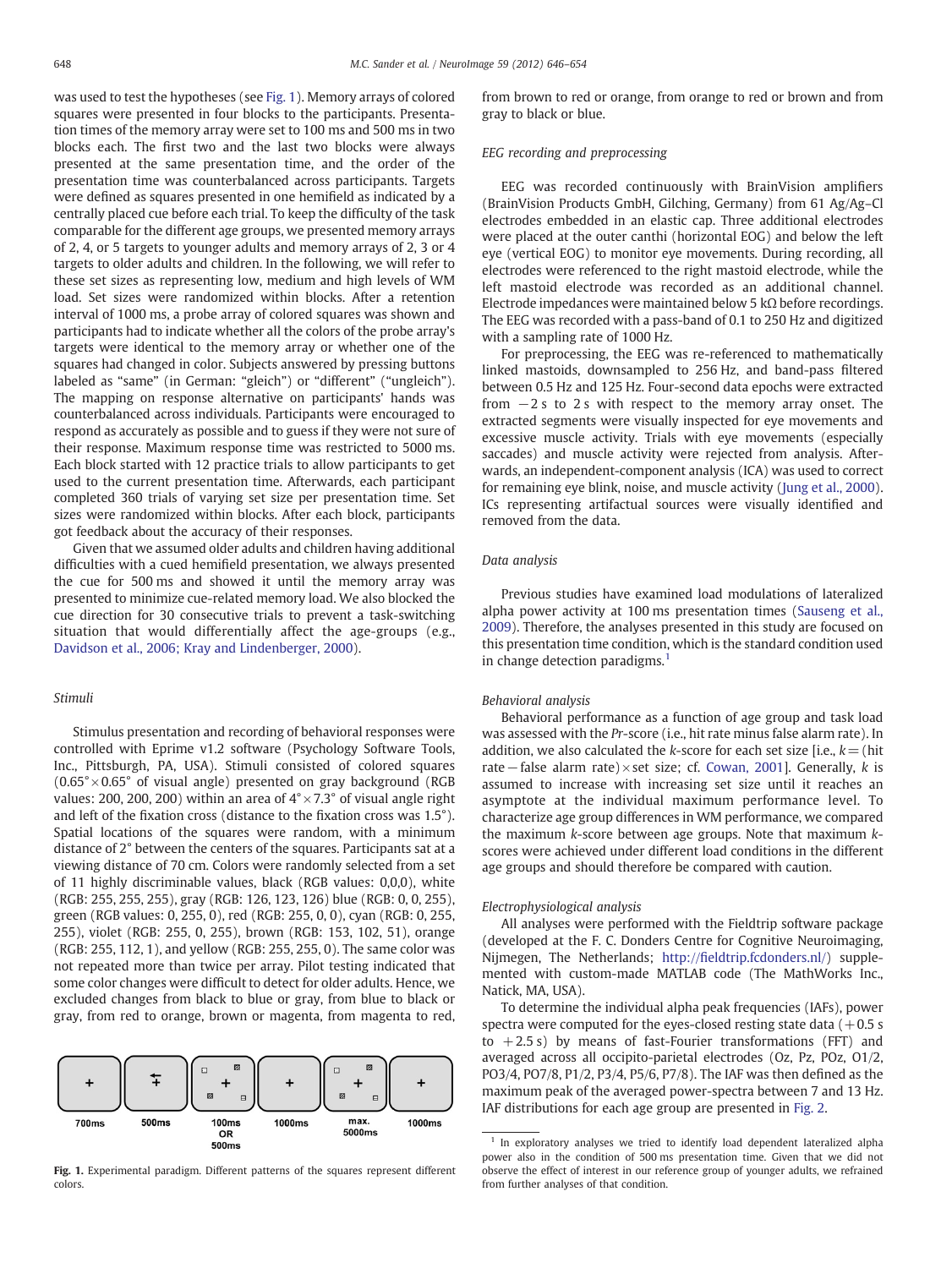<span id="page-3-0"></span>

Fig. 2. Distributions of individual alpha frequencies separately for each age group.

With regard to the task, ICA-cleaned, artifact-free EEG trials with correct responses were analyzed. To extract oscillatory power and phase from 4 Hz to 20 Hz in steps of 1 Hz, the amplitude time-series of each single trial at each electrode was convolved with a set of Morletwavelets ([Tallon-Baudry et al., 1997](#page-7-0)) with a cycle length of 7. The timevarying power of the signal for each center frequency is given by the squared norm of the respective complex-valued wavelet-coefficients. The time-varying phase is given by computing the inverse tangens of the ratio of the real and imaginary parts of the wavelet-coefficients.

For the analysis of alpha power, we collapsed data across all load conditions and defined successively frequency of interest, time window of interest, and electrode of interest. We defined the IAF  $+/-1$  Hz as frequency of interest at the individual level. In line with previous research we defined the time window of interest (TOI) from 400 to 900 ms after stimulus onset, covering most part of the retention interval, but excluding evoked activity due to the stimulus presentation. We then calculated the hemispheric difference in alpha power, that is, ipsilateral power minus contralateral power, and searched for the maximum hemispheric difference over posterior electrodes (O1/2, PO3/4, PO7/8, P1/2, P3/4, P5/6, P7/8) on the group level across load conditions. The selection of the electrode cluster to determine the EOI was chosen based on the results of prior studies, according to which the peak of ipsi-contra differences is found over parietal regions [\(Sauseng et al., 2009\)](#page-7-0). Electrodes of interest (EOI) were chosen as electrodes showing the largest effects: PO7/PO8 in younger adults, P7/P8 in older adults and PO3/PO4 in children (see Fig. 3). Age differences in load-modulated lateralized alpha power during the retention interval were investigated by extracting the



Fig. 3. Topographic distribution of alpha power differences during the retention interval across all load conditions. The electrode of interest used for later analyses is highlighted in black. Note the difference in scaling between age groups.

mean power across the TOI at the EOI for the individual alpha frequency range.

The inter-trial phase stability of ongoing oscillations across trials was assessed with the phase-locking factor (PLF; see [Tallon-Baudry et al.,](#page-7-0) [1996](#page-7-0)), which was calculated as follows. First, the norm of the resultant mean direction vector was estimated across trials for each subject, electrode, and time–frequency point, separately for each load condition and cue direction. It has been shown that the number of trials used for analysis influences PLF estimates [\(Vinck et al., 2010\)](#page-7-0). Therefore, we estimated the standard error for the PLF at each time–frequency point via a jackknife procedure (see e.g., [Werkle-Bergner et al., 2009](#page-7-0) for similar procedure). The estimated standard errors were used to derive t-values with the number of degrees of freedoms (df) corresponding to the number of trials. The resulting t-values were transformed into zvalues [\(Hughett, 2007](#page-7-0)). A larger z-value then represents increased phase stability across trials. The z-values were averaged over lateral electrodes according to the cue direction resulting in ipsilateral and contralateral estimates of inter-trial phase stability. For analyses at the group level, we extracted the z-values for the corresponding IAF and EOI as determined from the analyses of oscillatory power. To analyze stimulus-evoked inter-trial phase stability, we determined the maximum phase stability after stimulus presentation in all age groups separately for the averaged z-values across participants and load conditions. Children showed maximum inter-trial phase stability at around 240 ms, younger adults at 228 ms and older adults at 180 ms (see Fig. 4). For statistical comparisons, we extracted the mean of the z-values separately for each load condition in time windows of +/−30 ms of maximum inter-trial phase stability.

#### Statistical analysis

Main analyses of age differences in performance, alpha power, and inter-trial phase stability were conducted with the Proc Mixed Procedure in SAS (SAS 9.1 for Windows). The ProcMixed model allows for heterogeneous variance and covariance structures across age groups and conditions in a repeated measures design. To constrain the data as little as possible, we fitted an unstructured covariance matrix to the data (for a similar approach in lifespan research see [Shing et al.,](#page-7-0) [2008; Werkle-Bergner et al., 2009\)](#page-7-0). One-way ANOVA comparing age groups with regard to IAF and maximum k-scores was conducted with SPSS 15.0 for Windows (SPSS Inc., 1989–2006). The alpha level for all statistical analyses was set to  $\alpha = 0.05$ . Effect sizes are indicated by reporting the intraclass correlation coefficient  $\rho_I$  or Cohen's d.

#### Results

#### Behavioral markers of working memory capacity

To keep task difficulty comparable across age groups, we used different load conditions in children and older adults than in younger



Fig. 4. Time-varying grand-average of PLF z-values. The vertical gray lines indicate stimulus onset and probe onset, respectively.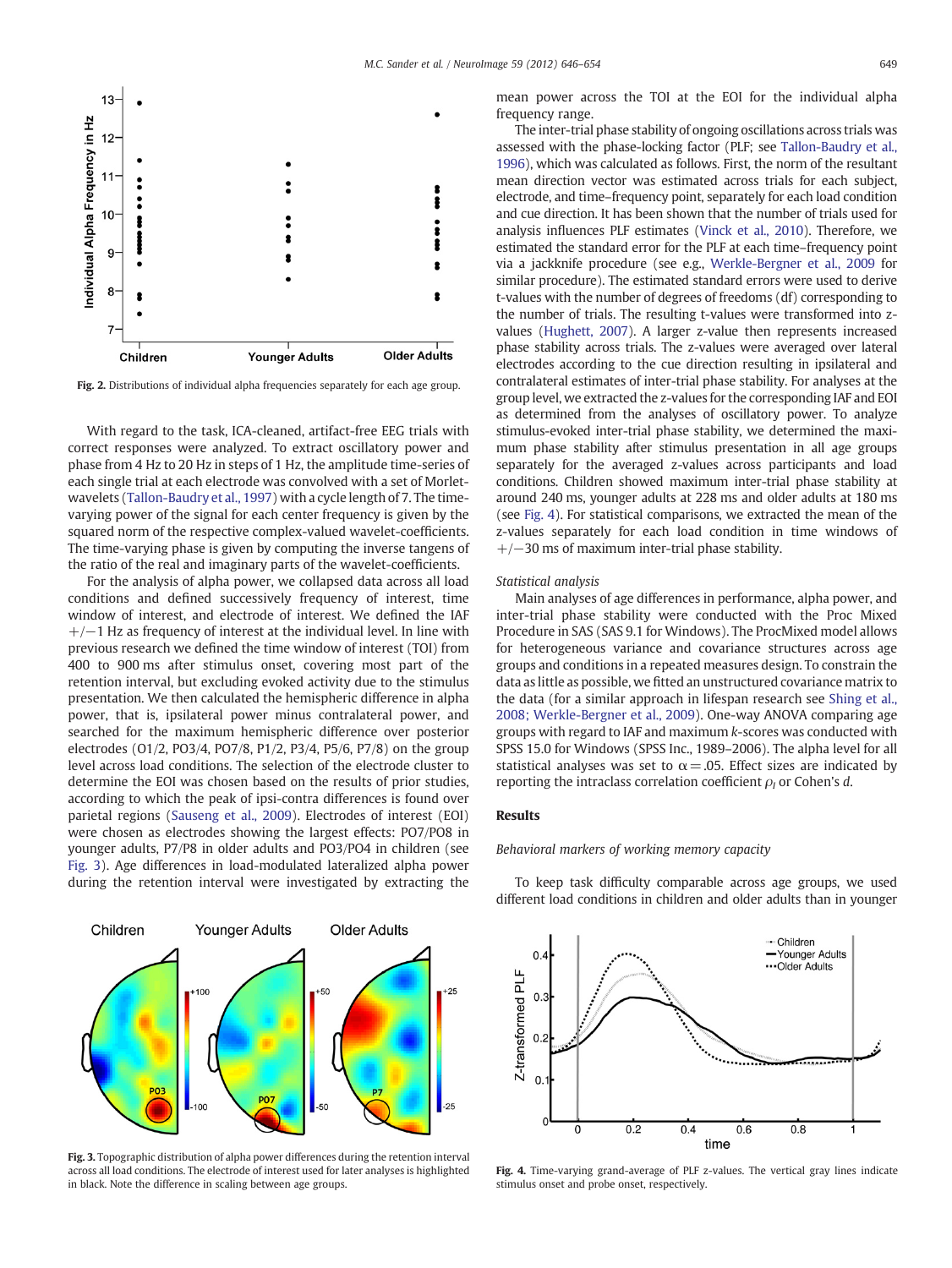adults. Therefore, in a first step, we conducted an overall mixed model on performance, calculated as Pr-score=hit rate−false alarm rate, with AGE GROUP (3) as between-subject factor and LOAD (3) as withinsubject factor to test whether this adaptation was successful. There was a main effect of LOAD,  $F(2,31)=174.96$ ,  $p<0.05$ ,  $\rho_1=.96$ , indicating that performance decreased with increasing memory load. Contrasts indicated that performance varied reliably by load; for low load versus medium load,  $t(25.5) = 12.85$ ,  $p < .05$ ,  $d = 2.28$ ; for medium versus high load,  $t(36.9) = 8.33$ ,  $p < .05$ ,  $d = 1.06$ . Importantly, there was no main effect of AGE GROUP,  $F(2,36.4) = .23$ ,  $p > .8$ , thus overall performance in the task did not differ between age groups. Nevertheless, we observed a significant interaction between AGE GROUP and LOAD,  $F(4,35.8)=3.45$ ,  $p<.05$ ,  $\rho_I$  = .53. Contrasts showed that this interaction was due to lower performance of children and older adults relative to younger adults in the low load condition; for children versus younger adults,  $t(31.4)$  = 2.43,  $p<0.05$ ,  $d=.76$ ; for older adults versus younger adults,  $t(31.4)=$ 2.43,  $p<0.05$ ,  $d=.81$ , respectively. In medium and high load conditions, the three age groups did not differ, all  $t<1.47$  and all  $p>1.5$ . The finding that children and older adults did not show close-to-perfect performance under low load conditions is consistent with previous results from our lab [\(Sander et al., 2011a](http://dx.doi.org/10.1037/a0023055)) and probably reflects age-related differences in the ability to sustain attention during the task. Means and standard errors of behavioral performance are displayed in Table 2.

In a second step we aimed at characterizing WM capacity differences between age groups by comparing the maximum k-score estimates. The k-score takes into account that comparable levels of performance are achieved under conditions of different loads in the three age groups. Using ANOVA, we found a main effect of AGE GROUP,  $F(2,49) = 6.00$ ,  $p < .05$ ,  $\rho_1 = .44$ , that was driven by higher k-scores in the group of younger adults ( $M= 2.89$ ,  $SE = .21$ ) compared to children ( $M = 2.34$ ,  $SE = .10$ ),  $t(30) = 2.69$ ,  $p<0.05$ ,  $d = .93$ , and older adults  $(M= 2.20, SE = .11)$ ,  $t(30) = 3.38, p<0.05, d = 1.14$ . Children and older adults did not differ from each other,  $t(38) = .80$ ,  $p > .05$ .

### Individual alpha frequencies

Mean IAFs were 9.53 ( $SE = .31$ ) in children, 9.75 ( $SE = .26$ ) in younger adults, and  $9.52$  ( $SE = .25$ ) in older adults. One-way ANOVA indicated that age groups did not differ with regard to mean IAF,  $F(2,49) = .174$ , p>,84. A one-way ANOVA of resting power showed a main effect of AGE GROUP,  $F(2,49) = 4.853$ ,  $p < .05$ ,  $\rho_I = .41$ . Contrasts showed that alpha resting power was significantly lower in older adults  $(M=1.00, SE=.28)$  than in children  $(M=2.73, SE=.51)$ ,  $t(38)=2.67$ ,  $p<0.05$ ,  $d=.94$ , and younger adults ( $M=2.94$ ,  $SE=.76$ ),  $t(30)=2.60$ ,  $p<0.05$ ,  $d=1.03$ , whereas children and younger adults did not differ,  $t(30) = .28$ ,  $p > .05$ .

#### Power of alpha oscillations during the retention interval

Alpha amplitudes of the retention interval were subjected to an overall mixed model with AGE GROUP as between-subject factor (3), and HEMISPHERE (2) and LOAD (3) as within-subjects factors. We found a main effect of AGE GROUP,  $F(2, 27.7) = 13.07$ ,  $p < .05$ ,  $\rho_1 = .70$ . Contrasts showed that older adults had lower alpha power

#### Table 2

Behavioral performance (Pr-score=hit rate−false alarm rate) separated for load condition and age group.

| Load   | Children<br>$(n=20)$ | Young adults<br>$(n=12)$ | Older adults<br>$(n=20)$ |
|--------|----------------------|--------------------------|--------------------------|
|        | M(SE)                | M(SE)                    | M(SE)                    |
| Low    | .86(.02)             | .93(0.02)                | .87(.02)                 |
| Medium | .71(.03)             | .62(.05)                 | .67(.03)                 |
| High   | .55(.03)             | .55(.05)                 | .52(.03)                 |

 $(M= 347.03, SE= 66.58)$  than children  $(M= 1541.31, SE= 267.14)$ and younger adults ( $M = 1110.97$ ,  $SE = 280.48$ ),  $t(22.5) = 4.45$ ,  $p < .05$ ,  $d = 1.37$  and  $t(13.4) = 2.77$ ,  $p < .05$ ,  $d = 1.20$ , respectively, whereas children and younger adults did not differ,  $t(29.5) = 1.15$ ,  $p > 0.25$ . There was also a main effect of HEMISPHERE,  $F(1, 32.6) = 8.38$ ,  $p < .05$ ,  $\rho_I = .45$ , with larger alpha power at ipsilateral ( $M = 1014.77$ ,  $SE = 135.41$ ) than at contralateral sites ( $M = 984.77$ ,  $SE = 126.68$ ). Also, the expected interaction between HEMISPHERE and LOAD, F(2, 32.1) = 5.22, p < 0.05,  $\rho_I$  = .50 was reliable. Contrasts revealed that hemispheric differences in alpha power were not detectable for small load conditions,  $t(28.1) = 0.11$ ,  $p > .91$ , but for medium,  $t(31.5) = 3.24$ ,  $p<0.05$ ,  $d=.08$ , and large load levels,  $t(23.9)=2.75$ ,  $p<0.05$ ,  $d=.04$ . The interaction of AGE GROUP and HEMISPHERE showed a trend with  $F(2, 15.5) = 3.15, p< .10, \rho_I = .54$ , and, more importantly, the threeway interaction of AGE GROUP, HEMISPHERE and LOAD reached significance,  $F(4, 18.9) = 2.87$ ,  $p = .05$ ,  $\rho_1 = .61$ . Given our a priori hypotheses, we conducted planned contrasts within each age group for the hemispheric difference at the different load conditions. In younger adults, ipsi- and contralateral activity did not differ for low load conditions,  $t(12)=-.16$ ,  $p>0.87$ , revealed a trend for medium load conditions,  $t(12) = 2.04$ ,  $p<10$ ,  $d = 0.06$ , and were significantly different for high load levels,  $t(12) = 2.45$ ,  $p < .05$ ,  $d = .07$ . In children and older adults, only medium WM demands revealed significant differences between ipsilateral and contralateral activity,  $t(20)$  = 2.27,  $p<0.05$ ,  $d = 0.09$  and  $t(20) = 2.14$ ,  $p<0.05$ ,  $d = 0.05$ . All other  $ps>0.15$ and  $Fs<1.47$ . Results are illustrated in [Fig. 5](#page-5-0).

#### Inter-trial phase stability of alpha oscillations after stimulus presentation

In accordance with the analysis of alpha power, measures of intertrial phase stability were subjected to an overall mixed model with AGE GROUP (3) as between-subject factor and HEMISPHERE (2) and LOAD (3) as within-subject factors. This analysis yielded only a main effect of AGE GROUP,  $F(2, 34.5) = 4.14$ ,  $p < .05$ ,  $\rho_I = .44$ . Contrasts revealed that older adults ( $M=4.03$ ,  $SE=.29$ ) showed higher inter-trial phase stability than younger adults  $(M= 2.86, SE = .34)$ ,  $t(27.7) = 2.68$ ,  $p<0.05$ ,  $d=.95$ , and children ( $M=3.18$ ,  $SE=.24$ ),  $t(38.4)=2.28$ ,  $p<0.05$ ,  $d=.72$ , whereas the children and younger adults did not differ,  $t(23.6)=-.81$ , p>.42. For all remaining main effects and interactions  $ps$  - 06 and  $Fs$  < 2.3.

#### **Discussion**

The present study investigated oscillatory neural correlates of WM selection processes in children, younger adults, and older adults. Behavioral markers revealed the expected differences in WM capacity between age groups, with children and older adults showing lower estimates compared to younger adults. The strength of alpha oscillations was generally reduced in older adults compared to younger adults and children. Most importantly, hemispheric differences in oscillatory power were differentially modulated by WM demands in the three age groups: In younger adults, hemispheric differences in alpha amplitudes were present at medium and high load. In contrast, children and older adults showed an inverted U-shape relation between alpha lateralization and load; lateralization of alpha oscillations increased from low to medium load, and declined from medium to high load. In addition, older adults exhibited stronger inter-trial phase stability immediately after stimulus presentation than younger adults and children.

# Age differences in task-related amplitude modulations of alpha oscillations during WM retention

In line with previous studies that reported lower alpha amplitudes in older than younger adults [\(Müller et al., 2009;](#page-7-0) for a review see [Klimesch, 1999\)](#page-7-0), both resting and task-related alpha amplitudes were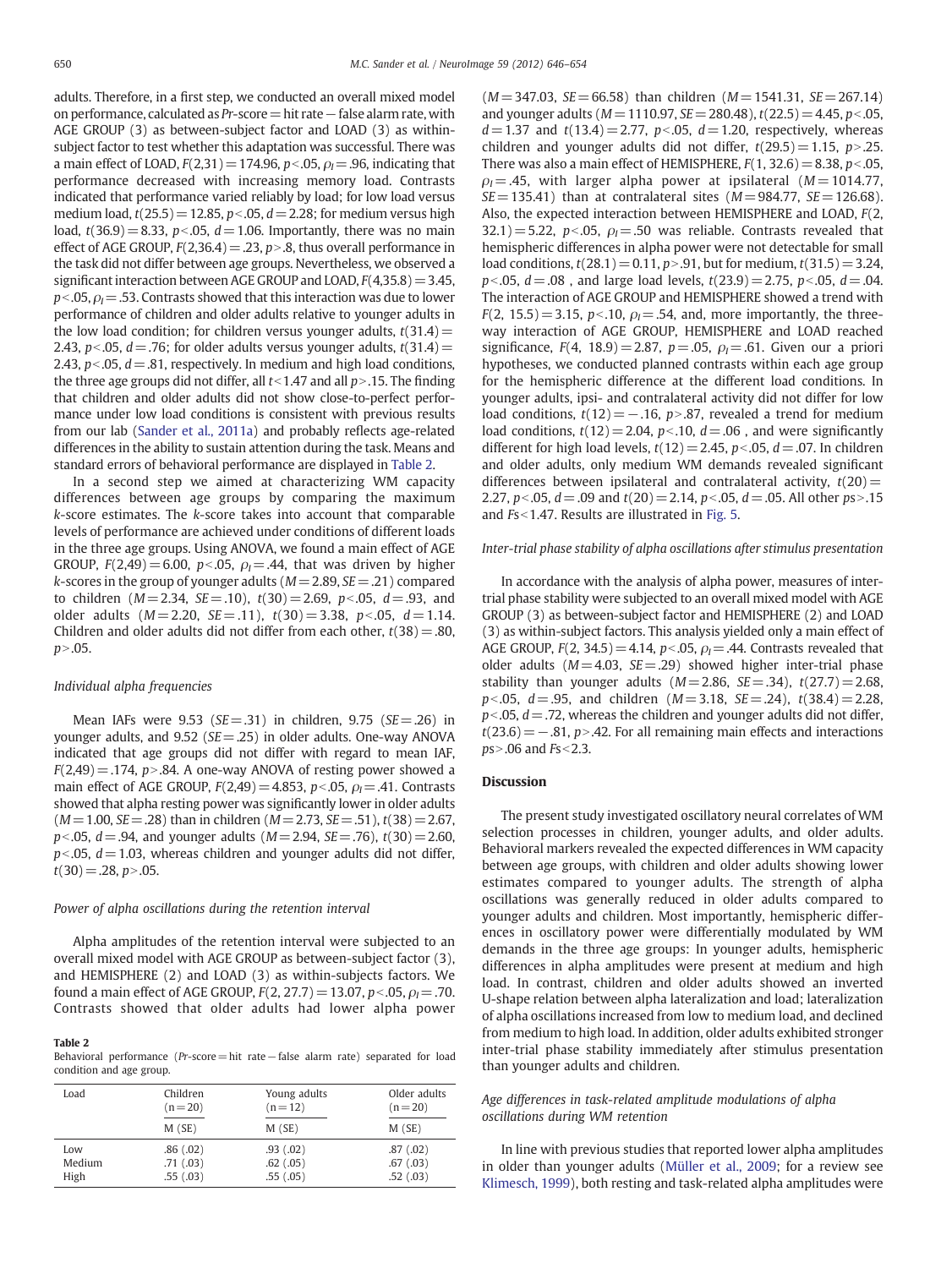M.C. Sander et al. / NeuroImage 59 (2012) 646–654 651

<span id="page-5-0"></span>

Fig. 5. Mean alpha power differences between ipsilateral and contralateral sites during retention separated for age groups and load conditions. Error bars indicate standard errors. Note that due to general age differences in alpha power, scales differ between the plots for the different age groups.

smaller in older adults than in children and younger adults. However, general amplitude differences between age groups can hardly be interpreted unambiguously since they might be related also to age differences in brain size, brain geometry, or skull thickness [\(Frodl et](#page-7-0) [al., 2001](#page-7-0)) and not to differences in cognitive processing per se. In contrast, decreased alpha amplitude during the delay interval in older adults in our study cannot be solely attributed to smaller tonic power because (a) the computation of difference scores between hemispheres effectively controls for general age differences in tonic alpha power; (b) alpha power during the delay interval varied by memory. Therefore, the modulation of alpha amplitudes by cognitive demands provides stronger evidence for understanding age differences in the functionality of alpha oscillations than age main effects (for similar arguments see [Segalowitz and Davies, 2004; Werkle-Bergner et al.,](#page-7-0) [2009\)](#page-7-0).

Studies with samples of young adults have established an association between alpha oscillations and WM performance. Several studies observed an increase in alpha amplitudes over task-irrelevant regions during the retention interval with increasing load (e.g., [Jensen](#page-7-0) [et al., 2002; Tuladhar et al., 2007\)](#page-7-0). Amplitude modulations of alpha oscillations seem to contribute to WM performance by inhibiting irrelevant information to prevent interference from conflicting stimuli [\(Freunberger et al., 2011; Klimesch et al., 2007b\)](#page-7-0). The observation that alpha amplitudes are generally higher on sites not involved in target processing [\(Kelly et al., 2006; Rihs et al., 2007; Thut et al., 2006;](#page-7-0) [Worden et al., 2000\)](#page-7-0) further strengthens the assumption that alpha oscillations are associated with inhibitory control during visual spatial attention ([Freunberger et al., 2011\)](#page-7-0).

In the present study, we observed attention-related hemispheric differences in alpha amplitudes in all three age groups. In line with findings by [Sauseng et al. \(2009\),](#page-7-0) younger adults showed a positive relation between alpha lateralization and WM load; ipsilateral alpha power was higher than contralateral power at medium and high loads, but not at low load. Note that the number of irrelevant items in the not-attended hemifield also increased with load. The present experimental design cannot disambiguate the relative contribution of relevant items and distracters. However, to disentangle the effects, [Sauseng et al. \(2009\)](#page-7-0) performed a control experiment in which the number of targets and distracters was varied independently. The authors provided convincing evidence that lateralized alpha amplitudes vary with the number of distracters, and not with the number of targets. Based on their results and the theorizing of others [\(Freunberger et al., 2011; Jensen and Mazaheri, 2010; Klimesch et](#page-7-0) [al., 2007a,b](#page-7-0)), we interpret the positive association between alpha lateralization and WM load in younger adults as a signature of increasing inhibitory control.

Interestingly, children and older adults showed a strikingly different pattern. Here, the modulation of lateralized alpha followed an inverted-U shape. Similar to younger adults, children and older adults did not show hemispheric differences in alpha power when WM demands were low, whereas lateralization was present at medium load conditions. However, when load levels were high and likely exceeded the WM capacity of children and older adults, the hemispheric differences in alpha power in these two age groups reverted to the level observed with low load.

This finding is important in two ways. First, it has not been known so far whether lateralized alpha modulation during spatial visual attention can be identified in children and older adults. Given that the hemispheric difference in alpha power can be interpreted as an indicator of attentional selection processes [\(Thut et al., 2006\)](#page-7-0), the present study shows for the first time that both children and older adults are, in principle, able to attend to only one hemifield while suppressing distracting information in the irrelevant hemifield.

Second, lateralized alpha power was highest for the condition in which WM capacity was challenged, but not overtaxed. Given that the behavioral measures yielded mean estimates of about 2.3 items in children and 2.2 items in older adults, memory arrays with 3 items arguably were the appropriate load condition for these two age groups. Pr-Scores showed a significant decline in performance for high load conditions compared to medium load conditions. Hence, the decrease in alpha lateralization from medium to high load condition suggests that inhibitory control contributing to WM performance breaks down in children and older adults when task difficulty is too high. In line with this reasoning, [Rissman et al. \(2009\)](#page-7-0) recently showed that participants failed to inhibit irrelevant distracters and did not show reliable signatures of neural suppression when WM load was high, whereas neural signatures of enhancement were not influenced by the WM load manipulation. The authors suggested that distracter filtering requires active cognitive control that cannot be exerted when WM capacity is taxed beyond optimal levels.

Though younger adults showed a comparatively reduced mean performance level under high load conditions as children and older adults, they continue to show reliable alpha power lateralization. Recent evidence suggests that neural correlates of WM do not differ between age groups when accounting for task difficulty [\(Schneider-](#page-7-0)[Garces et al., 2010](#page-7-0)). Our results suggest that individuals of different ages recruit similar neural mechanisms when performance levels are calibrated, with the notable exception that younger adults' neural mechanisms may be more robust than children's and older adults' when taxed at exceedingly high levels of task difficulty.

# Age differences in alpha inter-trial phase stability after stimulus presentation

Recent studies also noted early selection deficits in older adults using ERP measures ([Gazzaley et al., 2008; Zanto et al., 2009\)](#page-7-0). We examined the inter-trial phase stability of oscillatory activity shortly after stimulus presentation as an indicator of early perceptual encoding processes. In younger adults, higher phase stability has been found to be associated with better performance in perceptual [\(Hanslmayr et al., 2005\)](#page-7-0) and memory ([Klimesch et al., 2004](#page-7-0)) tasks. Accordingly, it has been suggested that high inter-trial phase stability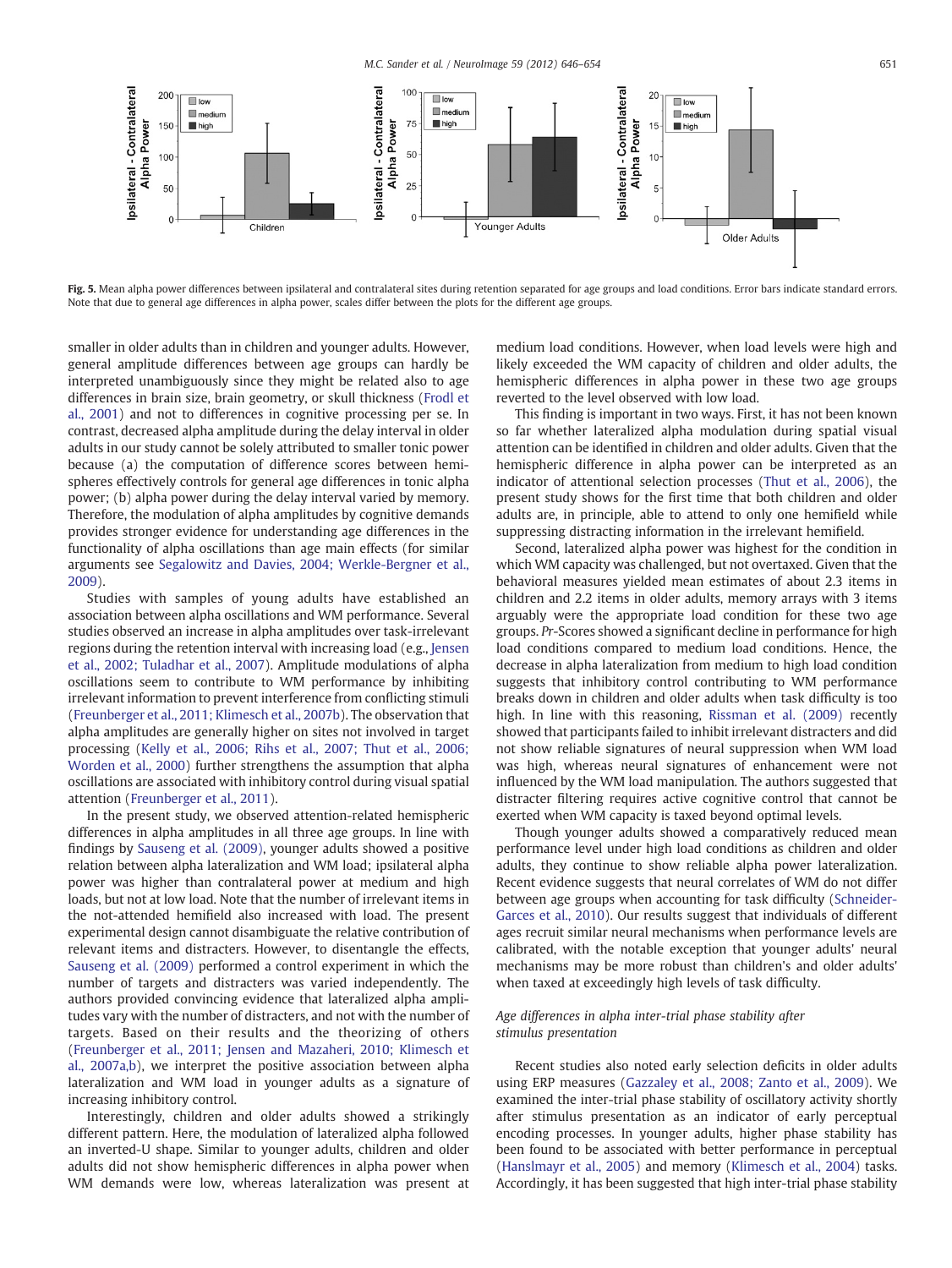<span id="page-6-0"></span>reflects the efficient temporal coordination of cortical activation processes ([Klimesch et al., 2007a; Sauseng and Klimesch, 2008\)](#page-7-0).

In the present study, we observed increased inter-trial phase stability in all three age groups 180–240 ms after stimulus onset. Children and younger adults did not differ with regard to the amount of inter-trial phase stability. In line with a previous study ([Yordanova](#page-8-0) [and Kolev, 1997](#page-8-0)), this finding suggests that at the age of 10 to 13 years, the processing and transmission of visuo-spatial information are relatively mature. At the same time, inter-trial phase stability was actually higher in older adults than in children and younger adults. Given that several aging theories postulate a general decrease in the signal-to-noise ratio of neural processing with advancing adult age ([Li](#page-7-0) [et al., 2006; MacDonald et al., 2006\)](#page-7-0), the finding that older adults show higher inter-trial stability of neuronal oscillations, than younger adults and children may seem counterintuitive. However, recent studies reported similar evidence. For example, in an auditory oddball task, [Müller et al. \(2009\)](#page-7-0) found that phase locking was higher in older adults than in younger adults. This effect was particularly pronounced during the first 200 ms after stimulus onset. Independent measures of perceptual speed showed a positive correlation to phase stability in younger adults, but a negative correlation in older adults. Similarly, in a recent study from our own lab ([Werkle-Bergner et al., 2010](#page-7-0)), we observed that inter-trial phase stability was higher in to-beremembered items than in not-to-be-remembered items in a Sternberg WM-task (see [Freunberger et al., 2009,](#page-7-0) for similar results in young adults). The preferential encoding of to-be-remembered items, presumably indicated by higher phase stability, predicted WM performance in younger adults and high-performing older adults, but not in low-performing older adults, again pointing to the possibility that high levels of phase locking may tax a different process in advanced old age than in childhood and in earlier periods of adulthood.

Based on these considerations, we suggest that stimulus-evoked inter-trial phase stability of oscillatory activity may change its meaning in the transition from early to late adulthood. The high levels of inter-trial phase stability of the older adults in the present and related studies may reflect a loss of complexity in the neurophysiological response (Cantero et al., 2009; cf. [Thaler, 2002](#page-7-0)), that is, the response becomes more dependent on external stimulation. According to this line of thought, the inability of older adults to resist neural entrainment by the visual stimulus may underlie the early inhibition deficit in older adults, observed in other studies [\(Gazzaley et al., 2008; Zanto et al., 2010](#page-7-0)). [Zanto et al. \(2010\)](#page-8-0) recently reported that in both attended and ignored conditions P1 amplitudes were enhanced in older adults compared to a passive viewing condition. Although the enhancement was larger in the attend condition, this result suggests that the inability to inhibit irrelevant information may result in inadvertent encoding of that information. In line with this interpretation, in a recent fMRI study, [Schmitz et al.](#page-7-0) [\(2010\)](#page-7-0) found that age-related impairments in perceptual attention may already be present at the level of the receptive field. They observed that older adults unintentionally co-encoded irrelevant information together with the relevant information, and maintained it in memory (cf. Campbell et al., 2010). In sum, we suggest that increased inter-trial phase stability after the stimulus in older adults may indicate less differentiated processing at the level of stimulus encoding ([Park et al., 2004](#page-7-0)) due to senescent changes in neuronal architecture and/or neuromodulatory mechanisms (e.g. Backman et al., 2000, 2006; Raz et al., 2005).

If this interpretation is correct, we may speculate that the abundant encoding of irrelevant information may lead to a greater need for inhibitory control operations at later processing stages. This hypothesis is consistent with the load-shift model of executive functioning suggested by [Velanova et al. \(2007\)](#page-7-0). In this model, younger adults rely on a combination of top–down mediated earlyand late selection processes. Older adults may be characterized by an early selection deficit in terms of unconstrained processing, leading to more effortful processing of less distinct representations at later stages. This additional need for processing at later stages may add to, or interact with, the breakdown of early inhibition processes, especially when WM capacity is taxed.

### Conclusion

In line with previous research, we observed larger alpha power ipsilateral to the attended hemifield during the retention period in younger adults. Furthermore, age group differences in alpha power lateralization were load-dependent. Similar to younger adults, children and older adults showed an increase in lateralization alpha power from low to medium load, demonstrating that inhibitory processing in the service of attention regulation is present in childhood and old age. However, under conditions that highly taxed WM capacity, the lateralization of alpha power disappeared in children and older adults, pointing to difficulties in sustaining inhibition of the unattended hemisphere at high load. This effect was not due to differences in relative task difficulty between age groups. Furthermore, older adults showed higher inter-trial phase stability of alpha activity shortly after stimulus presentation, probably indicating a stronger entrainment by external stimulation leading to abundant information encoding. This effect was unique for the group of older adults. The present study went beyond the apparent symmetry in the behavioral development of WM capacity from childhood to old age, and provided initial evidence that the oscillatory mechanisms associated with lower WM performance in children and older adults relative to younger adults show both commonalities and differences.

#### Acknowledgments

This study was conducted within the project, "Cognitive and Neuronal Dynamics of Memory across the Lifespan (CONMEM)" at the Center for Lifespan Psychology, Max Planck Institute for Human Development, Berlin, Germany. The Max Planck Society and the German Research Foundation (DFG, HE 3347/3-1) financially supported the research. The study was conducted in partial fulfillment of the doctoral dissertation of MCS. MCS expresses gratitude to the support by the graduate program Berlin School of Mind and Brain, Humboldt Universität zu Berlin, Germany. We thank Berndt Wischnewski for help with programming of the experiment. We further thank all our student assistants for their support in data collection, Johanna Ernst and Eva Karduck for helping with the preprocessing of the data, and the participants for their cooperation. Special thanks go to Roman Freunberger, Yee Lee Shing, Thomas Grandy and Yana Fandakova for valuable discussions.

#### References

- Backman, L., Ginovart, N., Dixon, R.A., Wahlin, T.B., Wahlin, A., Halldin, C., Farde, L., 2000. Age-related cognitive deficits mediated by changes in the striatal dopamine system. Am. J. Psychiatry 157, 635–637.
- Backman, L., Nyberg, L., Lindenberger, U., Li, S.C., Farde, L., 2006. The correlative triad among aging, dopamine, and cognition: current status and future prospects. Neurosci. Biobehav. Rev. 30, 791–807.
- Brickenkamp, R., 1994. Test d2: Aufmerksamkeits-Belastungs-Test [Attention test]. Hogrefe, Göttingen, Germany.
- Campbell, K.L., Hasher, L., Thomas, R.C., 2010. Hyper-binding: a unique age effect. Psychol. Sci. 21, 399–405.
- Cantero, J.L., Atienza, M., Cruz-Vadell, A., Suarez-Gonzalez, A., Gil-Neciga, E., 2009. Increased synchronization and decreased neural complexity underlie thalamocortical oscillatory dynamics in mild cognitive impairment. NeuroImage 46, 938–948.
- Ciesielski, K.T., Ahlfors, S.P., Bedrick, E.J., Kerwin, A.A., Hamalainen, M.S., 2010. Top– down control of MEG alpha-band activity in children performing Categorical N-Back Task. Neuropsychologia 48, 3573–3579.
- Cowan, N., 2001. The magical number 4 in short-term memory: a reconsideration of mental storage capacity. Behav. Brain Sci. 24, 87–114 discussion 114–185.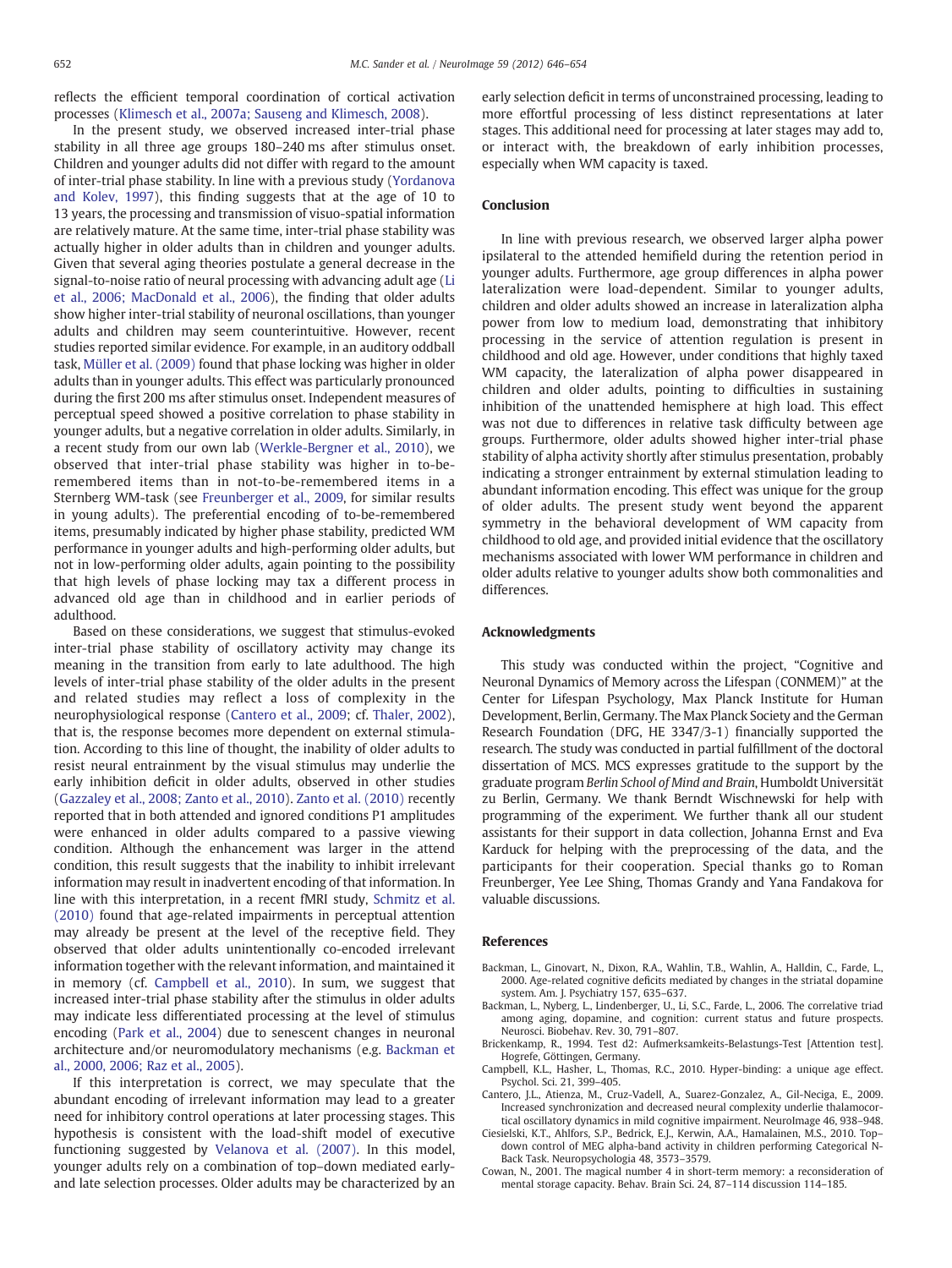- <span id="page-7-0"></span>Cowan, N., Naveh-Benjamin, M., Kilb, A., Saults, J.S., 2006. Life-span development of visual working memory: when is feature binding difficult? Dev. Psychol. 42, 1089–1102.
- Davidson, M.C., Amso, D., Anderson, L.C., Diamond, A., 2006. Development of cognitive control and executive functions from 4 to 13 years: evidence from manipulations of memory, inhibition, and task switching. Neuropsychologia 44, 2037–2078.
- Dempster, F.N., 1992. The rise and fall of the inhibitory mechanism: toward a unified theory of cognitive development and aging. Dev. Rev. 12, 45–75.
- D'Esposito, M., 2007. From cognitive to neural models of working memory. Philos. Trans. R. Soc. Lond. B. Biol. Sci. 362, 761–772.
- Doesburg, S.M., Herdman, A.T., Ribary, U., Cheung, T., Moiseev, A., Weinberg, H., Liotti, M., Weeks, D., Grunau, R.E., 2010. Long-range synchronization and local desynchronization of alpha oscillations during visual short-term memory retention in children. Exp. Brain Res. 201, 719–727.
- Freunberger, R., Fellinger, R., Sauseng, P., Gruber, W., Klimesch, W., 2009. Dissociation between phase-locked and nonphase-locked alpha oscillations in a working memory task. Hum. Brain. Mapp. 30, 3417–3425.
- Freunberger, R., Werkle-Bergner, M., Griesmayr, B., Lindenberger, U., Klimesch, W., 2011. Brain oscillatory correlates of working memory constraints. Brain Res. 1375, 93–102.
- Frodl, T., Meisenzahl, E.M., Muller, D., Leinsinger, G., Juckel, G., Hahn, K., Moller, H.J., Hegerl, U., 2001. The effect of the skull on event-related P300. Clin. Neurophysiol. 112, 1773–1776.
- Gathercole, S.E., 1999. Cognitive approaches to the development of short-term memory. Trends Cogn. Sci. 3, 410–419.
- Gazzaley, A., Clapp, W., Kelley, J., McEvoy, K., Knight, R.T., D'Esposito, M., 2008. Agerelated top–down suppression deficit in the early stages of cortical visual memory processing. Proc. Natl. Acad. Sc.i U. S. A. 105, 13122–13126.
- Geigy, J.R., 1977. Scientific Tables. J.R. Geigy AG, Basel, Switzerland.
- Gomarus, H.K., Althaus, M., Wijers, A.A., Minderaa, R.B., 2006. The effects of memory load and stimulus relevance on the EEG during a visual selective memory search task: an ERP and ERD/ERS study. Clin. Neurophysiol. 117, 871–884.
- Hanslmayr, S., Klimesch, W., Sauseng, P., Gruber, W., Doppelmayr, M., Freunberger, R., Pecherstorfer, T., 2005. Visual discrimination performance is related to decreased alpha amplitude but increased phase locking. Neurosci. Lett. 375, 64–68.
- Hasher, L., Zacks, R.T., 1988. Working memory, comprehension, and aging: a review and a new view. In: Bower, G.H. (Ed.), The Psychology of Learning and Motivation: Advances in Research and Theory. Academic Press, San Diego, CA, pp. 193–225.
- Hasher, L., Lustig, C., Zacks, R., 2007. Inhibitory mechanisms and the control of attention. In: Conway, A.R.A. (Ed.), Variation in Working Memory. University Press, Oxford, pp. 227–249.
- Hughett, P., 2007. Accurate computation of the F-to-z and t-to-z transforms for large arguments. J. Stat. Softw. 23.
- Jensen, O., Mazaheri, A., 2010. Shaping functional architecture by oscillatory alpha activity: gating by inhibition. Front. Hum. Neurosci. 4, 186.
- Jensen, O., Gelfand, J., Kounios, J., Lisman, J.E., 2002. Oscillations in the alpha band (9-12 Hz) increase with memory load during retention in a short-term memory task. Cereb Cortex 12, 877–882.
- Jost, K., Bryck, R.L., Vogel, E.K., Mayr, U., 2011. Are old adults just like low working memory young adults? Filtering efficiency and age differences in visual working memory. Cereb. Cortex. 21, 1147–1154.
- Jung, T.P., Makeig, S., Humphries, C., Lee, T.W., McKeown, M.J., Iragui, V., Sejnowski, T.J., 2000. Removing electroencephalographic artifacts by blind source separation. Psychophysiology 37, 163–178.
- Kelly, S.P., Lalor, E.C., Reilly, R.B., Foxe, J.J., 2006. Increases in alpha oscillatory power reflect an active retinotopic mechanism for distracter suppression during sustained visuospatial attention. J. Neurophysiol. 95, 3844–3851.
- Klimesch, W., 1999. EEG alpha and theta oscillations reflect cognitive and memory performance: a review and analysis. Brain Res. Brain Res. Rev. 29, 169–195.
- Klimesch, W., Schack, B., Schabus, M., Doppelmayr, M., Gruber, W., Sauseng, P., 2004. Phase-locked alpha and theta oscillations generate the P1–N1 complex and are related to memory performance. Brain Res. Cogn. Brain. Res. 19, 302–316.
- Klimesch, W., Sauseng, P., Hanslmayr, S., 2007a. EEG alpha oscillations: the inhibitiontiming hypothesis. Brain Res. Rev. 53, 63–88.
- Klimesch, W., Sauseng, P., Hanslmayr, S., Gruber, W., Freunberger, R., 2007b. Eventrelated phase reorganization may explain evoked neural dynamics. Neurosci. Biobehav. Rev. 31, 1003–1016.
- Kray, J., Lindenberger, U., 2000. Adult age differences in task switching. Psychol. Aging 15, 126–147.
- Lavie, N., Hirst, A., de Fockert, J.W., Viding, E., 2004. Load theory of selective attention and cognitive control. J. Exp. Psychol. Gen. 133, 339–354.
- Lehrl, S., 1977. Mehrfachwahl-Wortschatz-Test b (MWT-b) [Multiplechoice vocabulary test]. Straube, Erlangen, Germany.
- Li, S.-C., von Oertzen, Timo, Lindenberger, Ulman, 2006. A neurocomputational model of stochastic resonance and aging. Neurocomputing 69, 1553–1560.
- Lindenberger, U., Burzynska, A.Z., Nagel, I.E., in press. Heterogeneity in frontal-lobe aging. In: Stuss, D.T., Knight, R.T. (Eds.), Principles of frontal lobe functions. Oxford University Press, New York.
- Luck, S.J., Vogel, E.K., 1997. The capacity of visual working memory for features and conjunctions. Nature 390, 279–281.
- MacDonald, S.W., Nyberg, L., Backman, L., 2006. Intra-individual variability in behavior: links to brain structure, neurotransmission and neuronal activity. Trends Neurosci. 29, 474–480.
- McNab, F., Klingberg, T., 2008. Prefrontal cortex and basal ganglia control access to working memory. Nat. Neurosci. 11, 103–107.
- Miller, G.A., 1956. The magical number seven, plus or minus two: some limits on our capacity for processing information. Psychol. Rev. 63.
- Müller, V., Gruber, W., Klimesch, W., Lindenberger, U., 2009. Lifespan differences in cortical dynamics of auditory perception. Dev. Sci. 12, 839–853.
- Nagel, I.E., Preuschhof, C., Li, S.C., Nyberg, L., Backman, L., Lindenberger, U., Heekeren, H.R., 2009. Performance level modulates adult age differences in brain activation during spatial working memory. Proc. Natl. Acad. Sci. U. S. A. 106, 22552–22557.
- Park, D.C., Payer, D., 2006. Working memory across the adult lifespan. In: Bialystok, E., Craik, F.I.M. (Eds.), Lifespan Cognition: Mechanisms of Change. Oxford University Press, New York, pp. 128–142.
- Park, D.C., Polk, T.A., Park, R., Minear, M., Savage, A., Smith, M.R., 2004. Aging reduces neural specialization in ventral visual cortex. Proc. Natl. Acad. Sci. U. S. A. 101, 13091–13095.
- Raz, N., Rodrigue, K.M., 2006. Differential aging of the brain: patterns, cognitive correlates and modifiers. Neurosci. Biobehav. Rev. 30, 730–748.
- Raz, N., Lindenberger, U., Rodrigue, K.M., Kennedy, K.M., Head, D., Williamson, A., Dahle, C., Gerstorf, D., Acker, J.D., 2005. Regional brain changes in aging healthy adults: general trends, individual differences and modifiers. Cereb Cortex 15, 1676–1689.
- Riggs, K.J., McTaggart, J., Simpson, A., Freeman, R.P., 2006. Changes in the capacity of visual working memory in 5- to 10-year-olds. J. Exp. Child. Psychol. 95, 18–26.
- Rihs, T.A., Michel, C.M., Thut, G., 2007. Mechanisms of selective inhibition in visual spatial attention are indexed by alpha-band EEG synchronization. Eur. J. Neurosci. 25, 603–610.
- Rissman, J., Gazzaley, A., D'Esposito, M., 2009. The effect of non-visual working memory load on top–down modulation of visual processing. Neuropsychologia 47, 1637–1646.
- Sander, M.C., Werkle-Bergner, M., Lindenberger, U., 2011a. Binding and strategic selection in working memory: a lifespan dissociation. Psychol. Aging. Advance online publication. doi:10.1037/a0023055.
- Sander, M.C., Werkle-Bergner, M., Lindenberger, U., 2011b. Contralateral delay activity reveals life-span age differences in top-down modulation of working memory contents. Cereb. Cortex. Advance online publication. doi:10.1093/cercor/bhr076.
- Sauseng, P., Klimesch, W., 2008. What does phase information of oscillatory brain activity tell us about cognitive processes? Neurosci. Biobehav. Rev. 32, 1001–1013.
- Sauseng, P., Klimesch, W., Heise, K.F., Gruber, W.R., Holz, E., Karim, A.A., Glennon, M., Gerloff, C., Birbaumer, N., Hummel, F.C., 2009. Brain oscillatory substrates of visual short-term memory capacity. Curr. Biol. 19, 1846–1852.
- Schmitz, T.W., Cheng, F.H., De Rosa, E., 2010. Failing to ignore: paradoxical neural effects of perceptual load on early attentional selection in normal aging. J. Neurosci. 30, 14750–14758.
- Schneider-Garces, N.J., Gordon, B.A., Brumback-Peltz, C.R., Shin, E., Lee, Y., Sutton, B.P., Maclin, E.L., Gratton, G., Fabiani, M., 2010. Span, CRUNCH, and beyond: working memory capacity and the aging brain. J. Cogn. Neurosci. 22, 655–669.
- Segalowitz, S.J., Davies, P.L., 2004. Charting the maturation of the frontal lobe: an electrophysiological strategy. Brain Cogn. 55, 116–133.
- Shing, Y.L., Werkle-Bergner, M., Li, S.C., Lindenberger, U., 2008. Associative and strategic components of episodic memory: a life-span dissociation. J. Exp. Psychol. Gen. 137, 495–513.
- Sowell, E.R., Thompson, P.M., Holmes, C.J., Jernigan, T.L., Toga, A.W., 1999. In vivo evidence for post-adolescent brain maturation in frontal and striatal regions. Nat. Neurosci. 2, 859–861.
- Sowell, E.R., Peterson, B.S., Thompson, P.M., Welcome, S.E., Henkenius, A.L., Toga, A.W., 2003. Mapping cortical change across the human life span. Nat. Neurosci. 6, 309–315.
- Tallon-Baudry, C., Bertrand, O., Delpuech, C., Permier, J., 1996. Stimulus specificity of phase-locked and non-phase-locked 40 Hz visual responses in human. J. Neurosci. 16, 4240–4249.
- Tallon-Baudry, C., Bertrand, O., Delpuech, C., Permier, J., 1997. Oscillatory gamma-band (30–70 Hz) activity induced by a visual search task in humans. J. Neurosci. 17, 722–734.
- Thaler, D.S., 2002. Design for an aging brain. Neurobiol. Aging 23, 13–15.
- Thut, G., Nietzel, A., Brandt, S.A., Pascual-Leone, A., 2006. Alpha-band electroencephalographic activity over occipital cortex indexes visuospatial attention bias and predicts visual target detection. J. Neurosci. 26, 9494–9502.
- Toga, A.W., Thompson, P.M., Sowell, E.R., 2006. Mapping brain maturation. Trends Neurosci. 29, 148–159.
- Tuladhar, A.M., ter Huurne, N., Schoffelen, J.M., Maris, E., Oostenveld, R., Jensen, O., 2007. Parieto-occipital sources account for the increase in alpha activity with working memory load. Hum. Brain Mapp. 28, 785–792.
- Uhlhaas, P.J., Roux, F., Rodriguez, E., Rotarska-Jagiela, A., Singer, W., 2010. Neural synchrony and the development of cortical networks. Trends Cogn. Sci. 14, 72–80.
- Velanova, K., Lustig, C., Jacoby, L.L., Buckner, R.L., 2007. Evidence for frontally mediated controlled processing differences in older adults. Cereb Cortex 17, 1033–1046.
- Vinck, M., van Wingerden, M., Womelsdorf, T., Fries, P., Pennartz, C.M., 2010. The pairwise phase consistency: a bias-free measure of rhythmic neuronal synchronization. NeuroImage 51, 112–122.
- Vogel, E.K., Machizawa, M.G., 2004. Neural activity predicts individual differences in visual working memory capacity. Nature 428, 748–751.
- Vogel, E.K., McCollough, A.W., Machizawa, M.G., 2005. Neural measures reveal individual differences in controlling access to working memory. Nature 438, 500–503.
- Wechsler, D., 1955. Wechsler Adult Intelligence Scale Manual. Psychological Corporation, New York.
- Werkle-Bergner, M., Shing, Y.L., Müller, V., Li, S.C., Lindenberger, U., 2009. EEG gamma-band synchronization in visual coding from childhood to old age: evidence from evoked power and inter-trial phase locking. Clin. Neurophysiol. 120, 1291–1302.
- Werkle-Bergner, M., Freunberger, R., Sander, M.C., Klimesch, W., 2010. Age differences in controlling the contents of working memory: evidence from phase and amplitude measures of alpha oscillations. Poster Presented at the 17th Annual